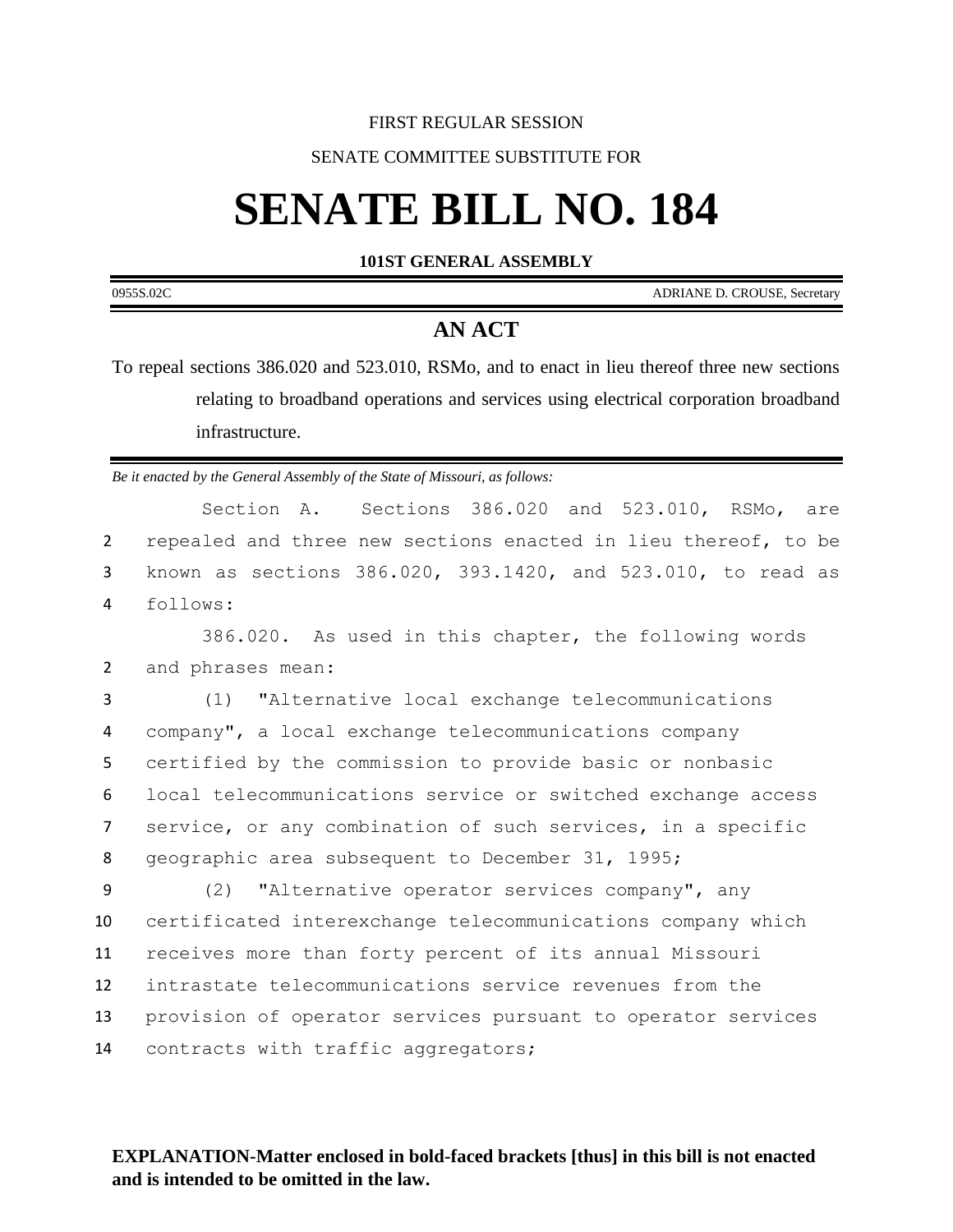(3) "Basic interexchange telecommunications service" includes, at a minimum, two-way switched voice service between points in different local calling scopes as determined by the commission and shall include other services as determined by the commission by rule upon 20 periodic review and update;

 (4) "Basic local telecommunications service", two-way switched voice service within a local calling scope as determined by the commission comprised of any of the following services and their recurring and nonrecurring charges:

 (a) Multiparty, single line, including installation, touchtone dialing, and any applicable mileage or zone charges;

 (b) Assistance programs for installation of, or access to, basic local telecommunications services for qualifying economically disadvantaged or disabled customers or both, including, but not limited to, lifeline services and link-up Missouri services for low-income customers or dual-party relay service for the hearing impaired and speech impaired;

 (c) Access to local emergency services including, but not limited to, 911 service established by local authorities;

- (d) Access to basic local operator services;
- (e) Access to basic local directory assistance;
- 
- (f) Standard intercept service;

 (g) Equal access to interexchange carriers consistent with rules and regulations of the Federal Communications Commission;

(h) One standard white pages directory listing.

 Basic local telecommunications service does not include optional toll-free calling outside a local calling scope but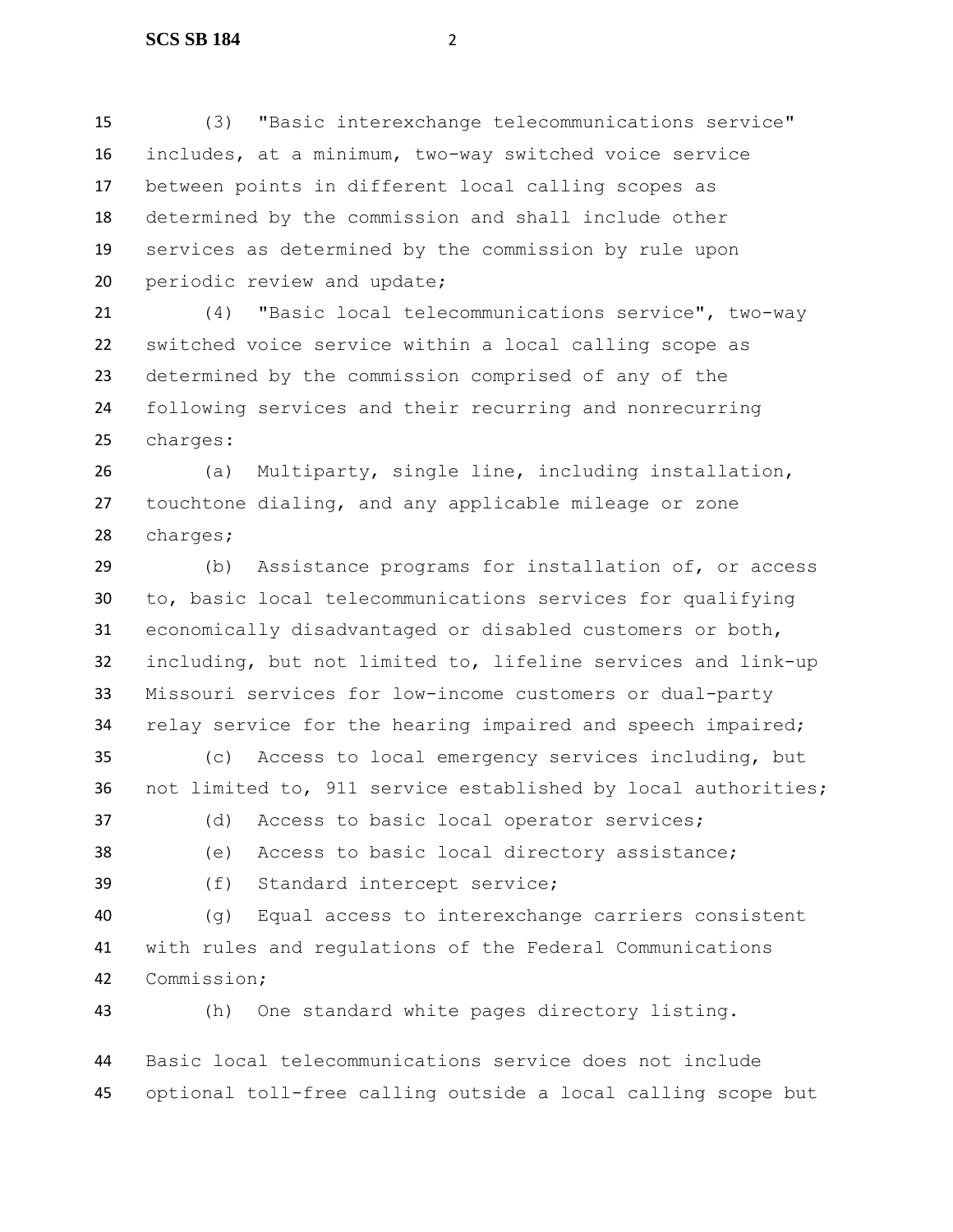within a community of interest, available for an additional monthly fee or the offering or provision of basic local telecommunications service at private shared-tenant service locations;

 (5) "Cable television service", the one-way transmission to subscribers of video programming or other programming service and the subscriber interaction, if any, which is required for the selection of such video programming or other programming service;

 (6) "Carrier of last resort", any telecommunications company which is obligated to offer basic local telecommunications service to all customers who request service in a geographic area defined by the commission and cannot abandon this obligation without approval from the commission;

 (7) "Commission", the "Public Service Commission" hereby created;

 (8) "Commissioner", one of the members of the commission;

 (9) "Competitive telecommunications company", a telecommunications company which has been classified as such by the commission pursuant to section 392.245 or 392.361;

 (10) "Competitive telecommunications service", a telecommunications service which has been classified as such by the commission pursuant to section 392.245 or to section 392.361, or which has become a competitive telecommunications service pursuant to section 392.370;

 (11) "Corporation" includes a corporation, company, association and joint stock association or company;

 (12) "Customer-owned pay telephone", a privately owned telecommunications device that is not owned, leased or otherwise controlled by a local exchange telecommunications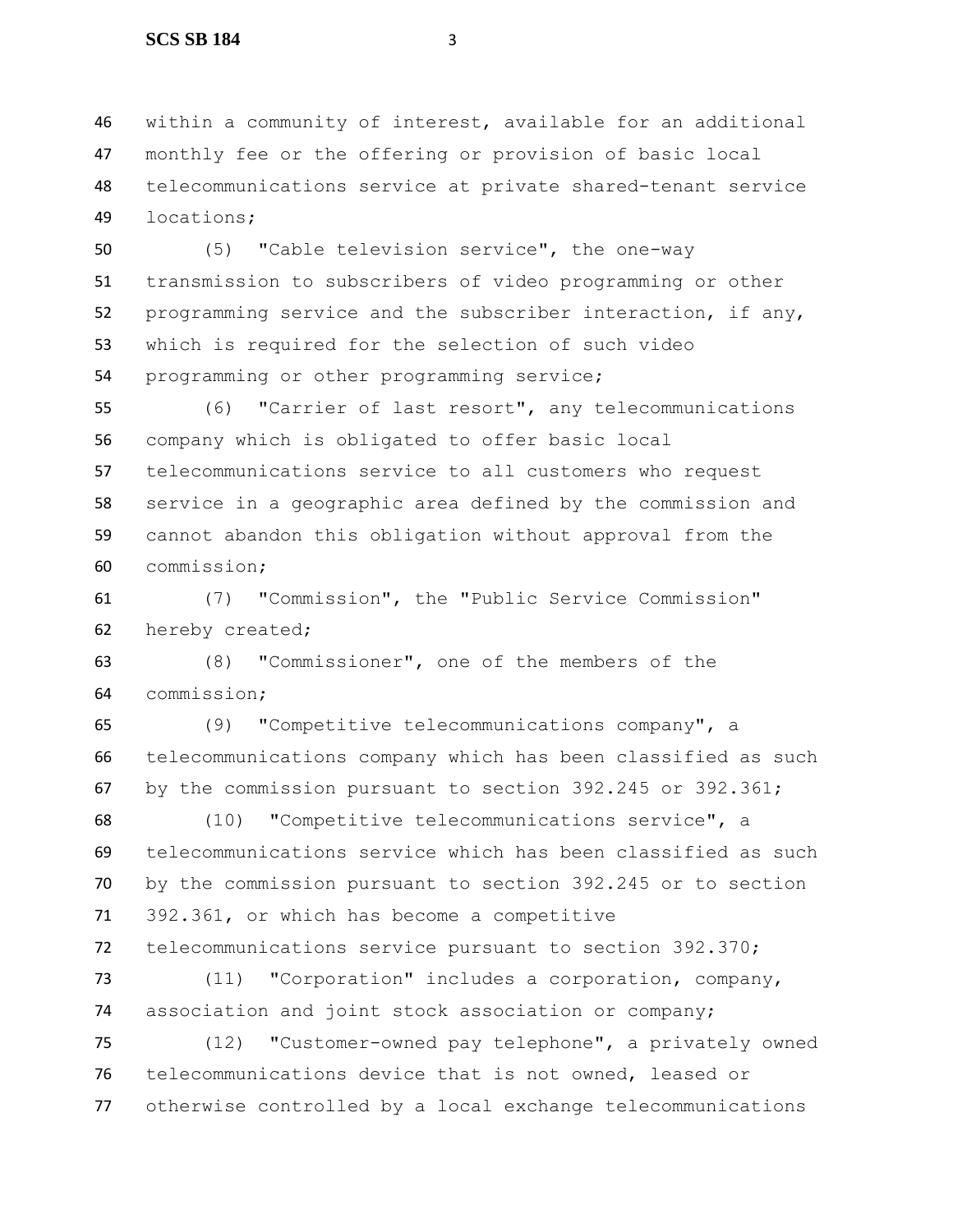### **SCS SB 184** 4

 company and which provides telecommunications services for a use fee to the general public;

 (13) "Effective competition" shall be determined by the commission based on:

 (a) The extent to which services are available from 83 alternative providers in the relevant market;

 (b) The extent to which the services of alternative providers are functionally equivalent or substitutable at comparable rates, terms and conditions;

 (c) The extent to which the purposes and policies of chapter 392, including the reasonableness of rates, as set out in section 392.185, are being advanced;

 (d) Existing economic or regulatory barriers to entry; and

 (e) Any other factors deemed relevant by the commission and necessary to implement the purposes and policies of chapter 392;

 (14) "Electric plant" includes all real estate, fixtures and personal property operated, controlled, owned, used or to be used for or in connection with or to facilitate the generation, transmission, distribution, sale or furnishing of electricity for light, heat or power; and any conduits, ducts or other devices, materials, apparatus or property for containing, holding or carrying conductors used or to be used for the transmission of electricity for light, heat or power**; and broadband infrastructure operated, controlled, owned, used, or to be used for, in connection with, or to facilitate the provision of electric service, broadband operations, or broadband service. For purposes of this subdivision, "broadband infrastructure", "broadband operations", and "broadband service" mean the same as in subsection 2 of section 393.1420**;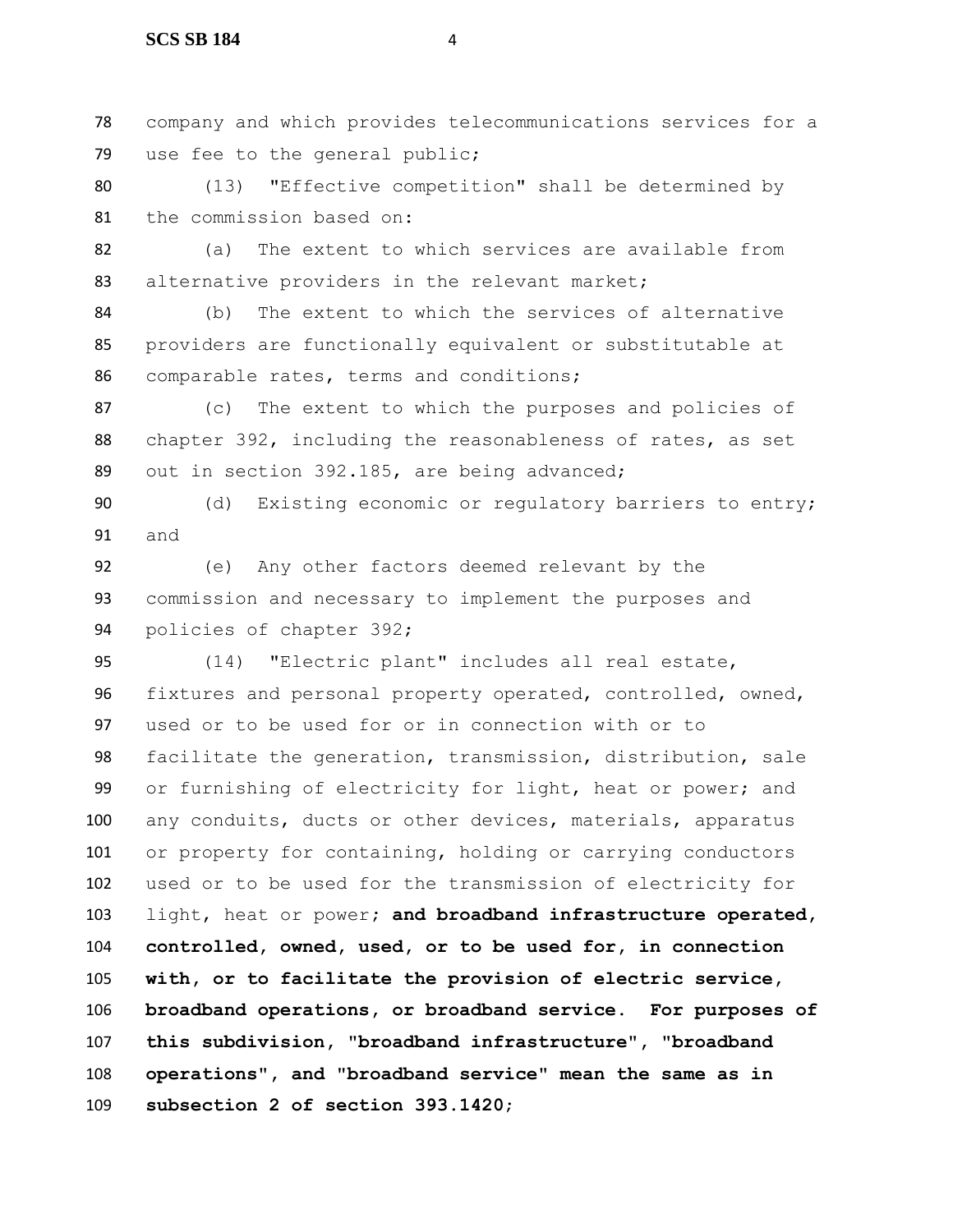(15) "Electrical corporation" includes every corporation, company, association, joint stock company or association, partnership and person, their lessees, trustees 113 or receivers appointed by any court whatsoever, other than a railroad, light rail or street railroad corporation generating electricity solely for railroad, light rail or street railroad purposes or for the use of its tenants and not for sale to others, owning, operating, controlling or managing any electric plant except where electricity is generated or distributed by the producer solely on or through private property for railroad, light rail or street railroad purposes or for its own use or the use of its tenants and not for sale to others. The term "electrical corporation" shall not include:

 (a) Municipally owned electric utilities operating under chapter 91;

 (b) Rural electric cooperatives operating under chapter 394;

 (c) Persons or corporations not otherwise engaged in the production or sale of electricity at wholesale or retail that sell, lease, own, control, operate, or manage one or more electric vehicle charging stations;

 (16) "Exchange", a geographical area for the administration of telecommunications services, established and described by the tariff of a telecommunications company providing basic local telecommunications service;

 (17) "Exchange access service", a service provided by a local exchange telecommunications company which enables a telecommunications company or other customer to enter and exit the local exchange telecommunications network in order to originate or terminate interexchange telecommunications service;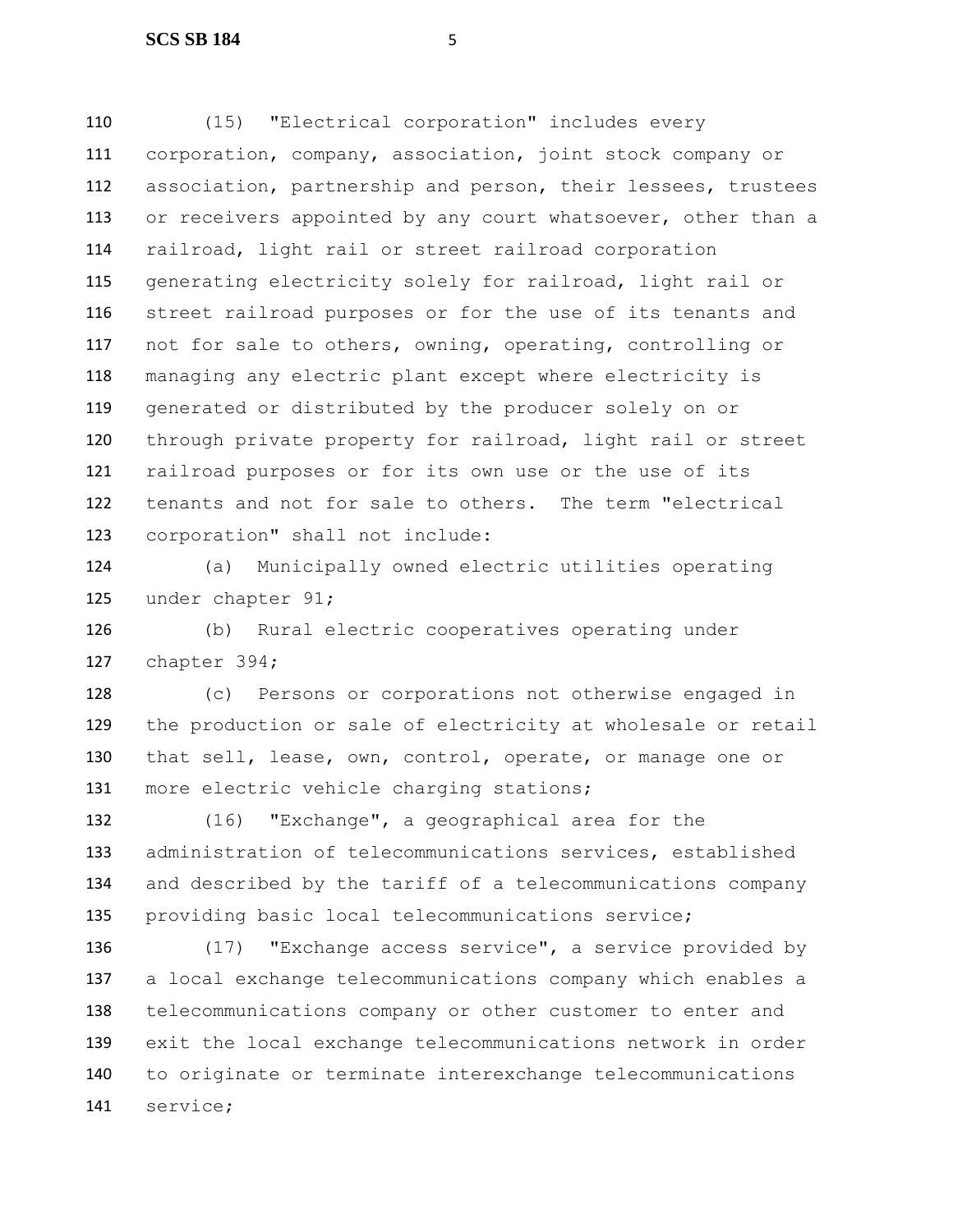(18) "Gas corporation" includes every corporation, company, association, joint stock company or association, partnership and person, their lessees, trustees or receivers appointed by any court whatsoever, owning, operating, controlling or managing any gas plant operating for public use under privilege, license or franchise now or hereafter granted by the state or any political subdivision, county or 149 municipality thereof;

 (19) "Gas plant" includes all real estate, fixtures and personal property owned, operated, controlled, used or to be used for or in connection with or to facilitate the manufacture, distribution, sale or furnishing of gas, natural or manufactured, for light, heat or power;

 (20) "Heating company" includes every corporation, company, association, joint stock company or association, partnership and person, their lessees, trustees or receivers, appointed by any court whatsoever, owning, operating, managing or controlling any plant or property for manufacturing and distributing and selling, for distribution, or distributing hot or cold water, steam or currents of hot or cold air for motive power, heating, cooking, or for any public use or service, in any city, town or village in this state; provided, that no agency or authority created by or operated pursuant to an interstate compact established pursuant to section 70.370 shall be a heating company or subject to regulation by the commission;

 (21) "High-cost area", a geographic area, which shall follow exchange boundaries and be no smaller than an exchange nor larger than a local calling scope, where the cost of providing basic local telecommunications service as determined by the commission, giving due regard to recovery of an appropriate share of joint and common costs as well as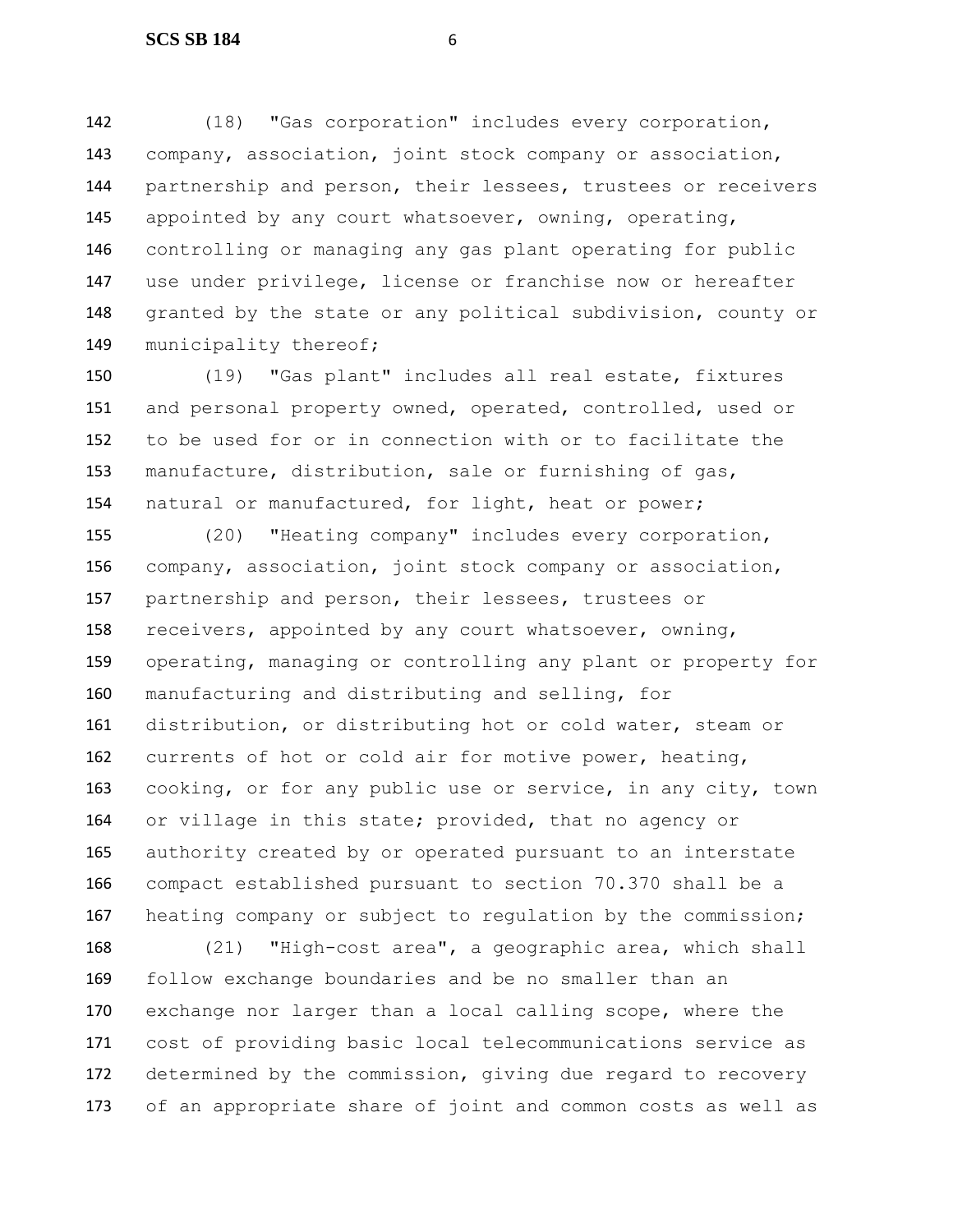those costs related to carrier of last resort obligations, exceeds the rate for basic local telecommunications service 176 found reasonable by the commission;

 (22) "Incumbent local exchange telecommunications company", a local exchange telecommunications company authorized to provide basic local telecommunications service in a specific geographic area as of December 31, 1995, or a 181 successor in interest to such a company;

 (23) "Interconnected voice over internet protocol service", service that:

 (a) Enables real-time, two-way voice communications; (b) Requires a broadband connection from the user's location;

 (c) Requires internet protocol-compatible customer 188 premises equipment; and

 (d) Permits users generally to receive calls that originate on the public switched telephone network and to terminate calls to the public switched telephone network;

 (24) "Interexchange telecommunications company", any company engaged in the provision of interexchange telecommunications service;

 (25) "Interexchange telecommunications service", telecommunications service between points in two or more exchanges;

 (26) "InterLATA", interexchange telecommunications service between points in different local access and transportation areas;

 (27) "IntraLATA", interexchange telecommunications service between points within the same local access and transportation area;

 (28) "Light rail" includes every rail transportation system in which one or more rail vehicles are propelled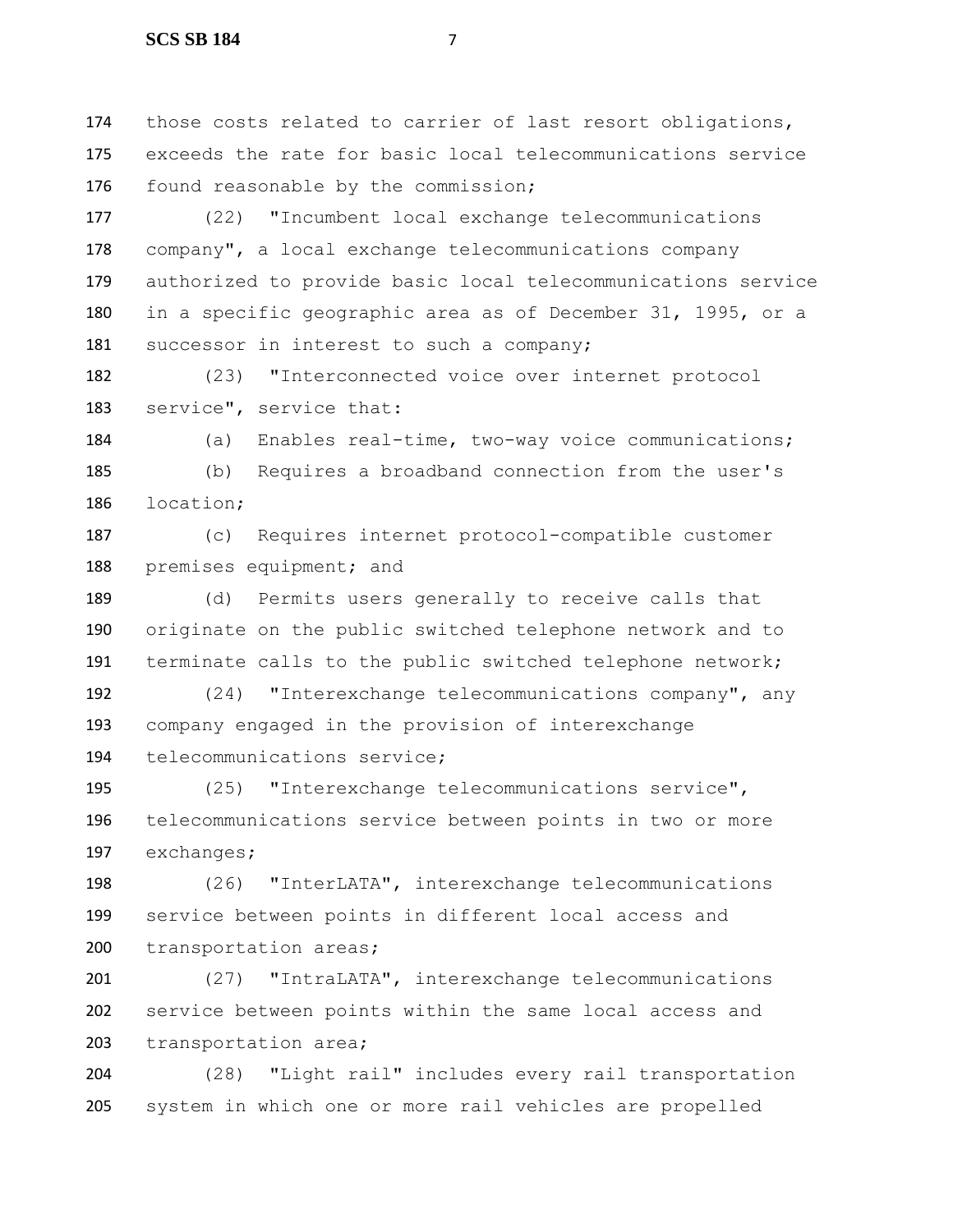electrically by overhead catenary wire upon tracks located substantially within an urban area and are operated exclusively in the transportation of passengers and their baggage, and including all bridges, tunnels, equipment, switches, spurs, tracks, stations, used in connection with 211 the operation of light rail;

(29) "Line" includes route;

 (30) "Local access and transportation area" or "LATA", contiguous geographic area approved by the U.S. District Court for the District of Columbia in United States v. Western Electric, Civil Action No. 82-0192 that defines the permissible areas of operations for the Bell Operating companies;

 (31) "Local exchange telecommunications company", any company engaged in the provision of local exchange telecommunications service. A local exchange telecommunications company shall be considered a "large local exchange telecommunications company" if it has at least one hundred thousand access lines in Missouri and a "small local exchange telecommunications company" if it has less than one hundred thousand access lines in Missouri;

 (32) "Local exchange telecommunications service", telecommunications service between points within an exchange;

 (33) "Long-run incremental cost", the change in total costs of the company of producing an increment of output in 231 the long run when the company uses least cost technology, 232 and excluding any costs that, in the long run, are not brought into existence as a direct result of the increment of output. The relevant increment of output shall be the level of output necessary to satisfy total current demand levels for the service in question, or, for new services, 237 demand levels that can be demonstrably anticipated;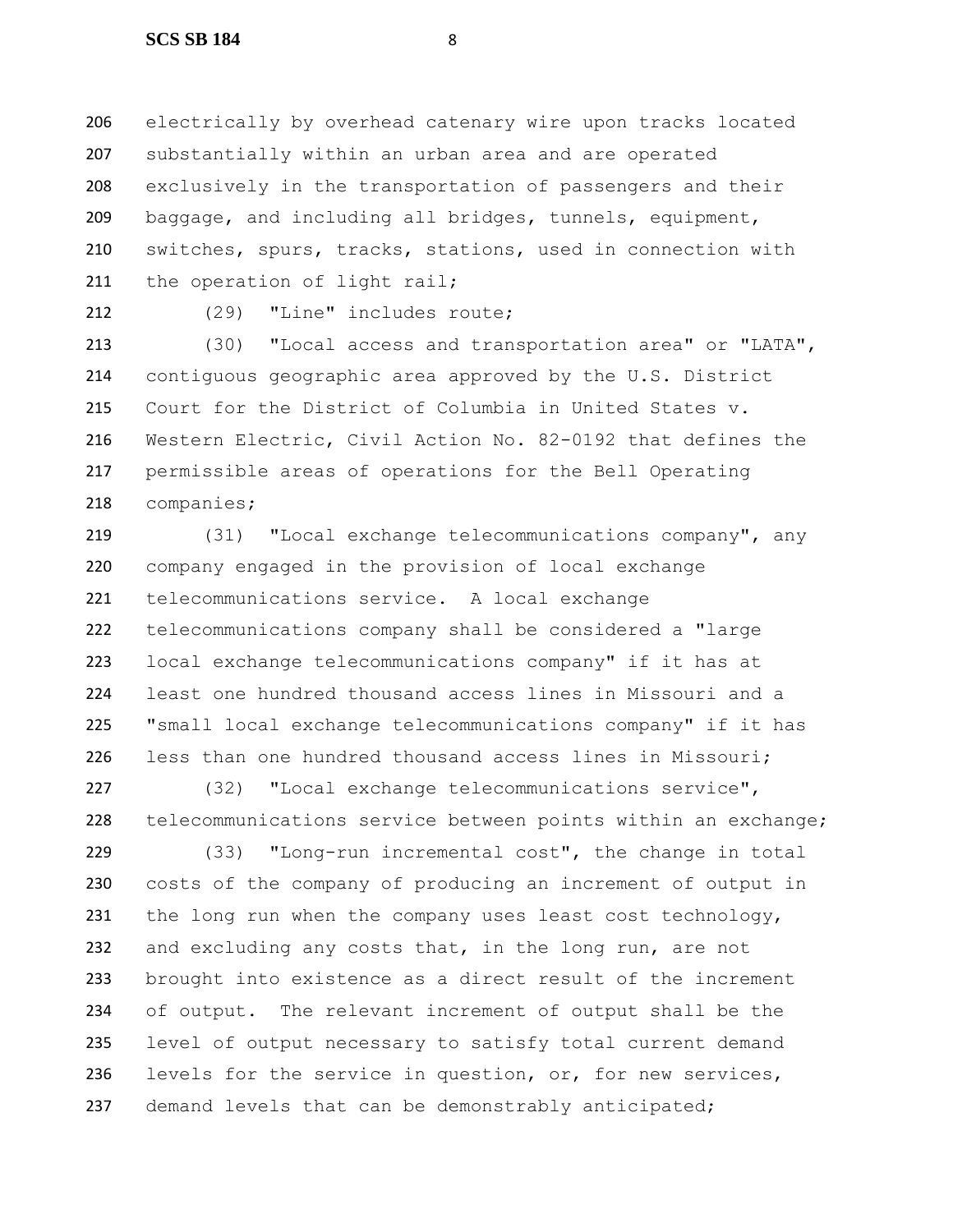(34) "Municipality" includes a city, village or town; (35) "Nonbasic telecommunications services" shall be all regulated telecommunications services other than basic local and exchange access telecommunications services, and shall include the services identified in paragraphs (d) and (e) of subdivision (4) of this section. Any retail telecommunications service offered for the first time after August 28, 1996, shall be classified as a nonbasic telecommunications service, including any new service which does not replace an existing service;

 (36) "Noncompetitive telecommunications company", a telecommunications company other than a competitive telecommunications company or a transitionally competitive 251 telecommunications company;

 (37) "Noncompetitive telecommunications service", a telecommunications service other than a competitive or transitionally competitive telecommunications service;

 (38) "Operator services", operator-assisted interexchange telecommunications service by means of either human or automated call intervention and includes, but is not limited to, billing or completion of calling card, collect, person-to-person, station-to-station or third number billed calls;

 (39) "Operator services contract", any agreement between a traffic aggregator and a certificated interexchange telecommunications company to provide operator 264 services at a traffic aggregator location;

 (40) "Person" includes an individual, and a firm or copartnership;

 (41) "Private shared tenant services" includes the provision of telecommunications and information management services and equipment within a user group located in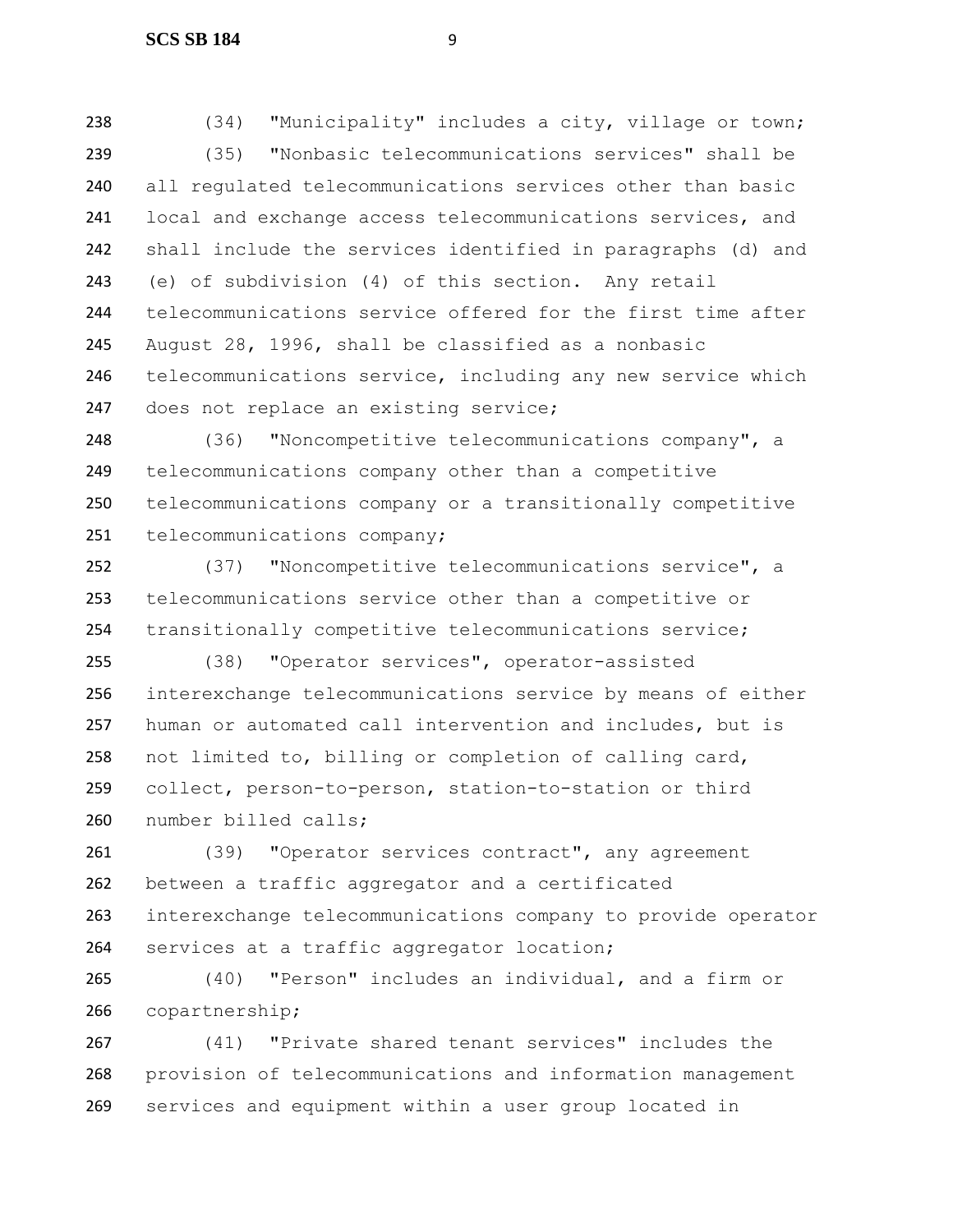discrete private premises as authorized by the commission by a commercial-shared services provider or by a user association, through privately owned customer premises equipment and associated data processing and information management services and includes the provision of connections to the facilities of local exchange telecommunications companies and to interexchange telecommunications companies;

 (42) "Private telecommunications system", a telecommunications system controlled by a person or corporation for the sole and exclusive use of such person, corporation or legal or corporate affiliate thereof;

 (43) "Public utility" includes every pipeline corporation, gas corporation, electrical corporation, telecommunications company, water corporation, heating company or refrigerating corporation, and sewer corporation, as these terms are defined in this section, and each thereof is hereby declared to be a public utility and to be subject to the jurisdiction, control and regulation of the commission and to the provisions of this chapter;

 (44) "Railroad" includes every railroad and railway, other than street railroad or light rail, by whatsoever power operated for public use in the conveyance of persons or property for compensation, with all bridges, ferries, tunnels, equipment, switches, spurs, tracks, stations, real estate and terminal facilities of every kind used, operated, controlled or owned by or in connection with any such railroad;

 (45) "Railroad corporation" includes every corporation, company, association, joint stock company or association, partnership and person, their lessees, trustees or receivers appointed by any court whatsoever, owning,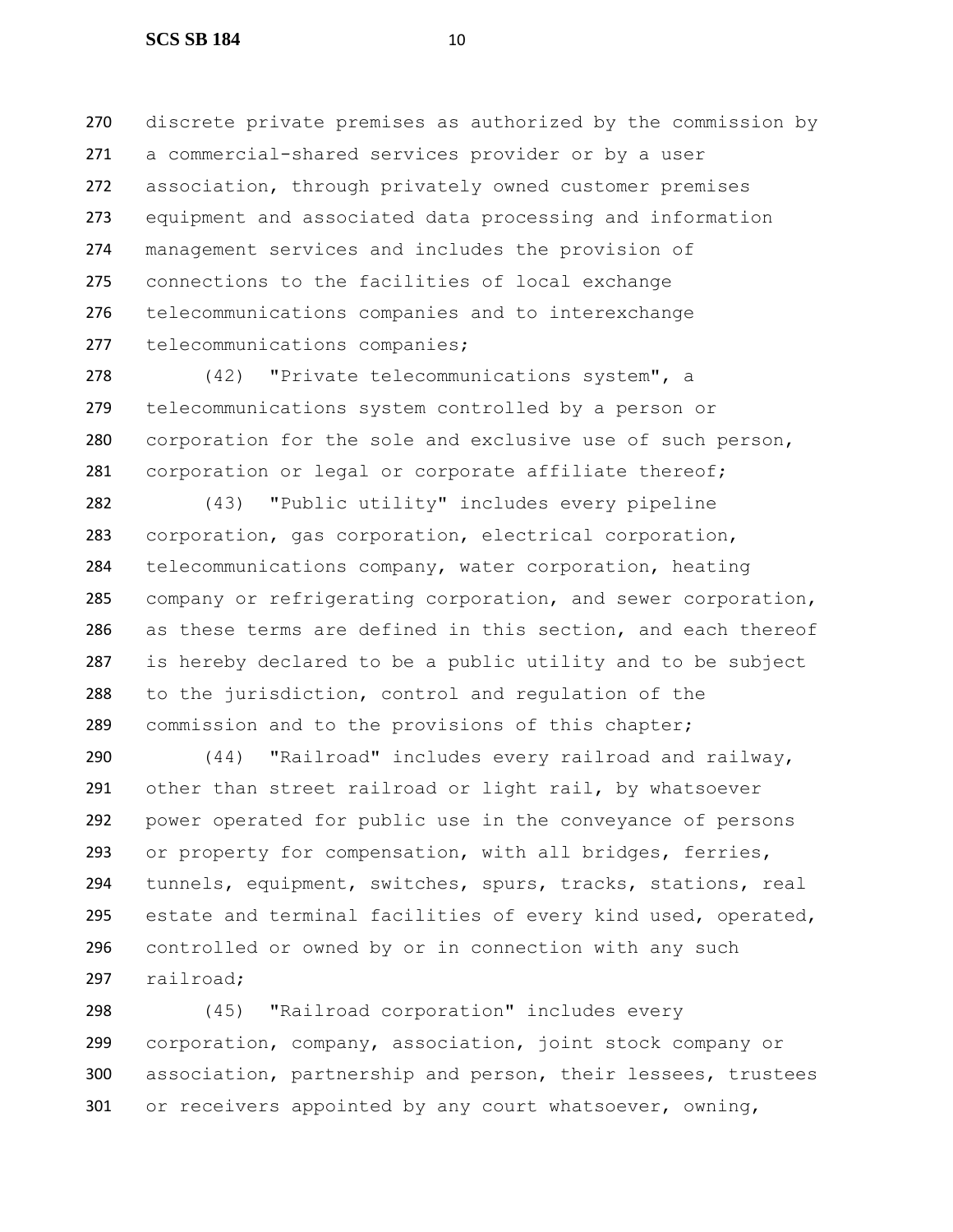holding, operating, controlling or managing any railroad as defined in this section, or any cars or other equipment used thereon or in connection therewith;

 (46) "Rate", every individual or joint rate, fare, toll, charge, reconsigning charge, switching charge, rental or other compensation of any corporation, person or public utility, or any two or more such individual or joint rates, fares, tolls, charges, reconsigning charges, switching charges, rentals or other compensations of any corporation, person or public utility or any schedule or tariff thereof;

 (47) "Resale of telecommunications service", the offering or providing of telecommunications service primarily through the use of services or facilities owned or provided by a separate telecommunications company, but does not include the offering or providing of private shared tenant services;

 (48) "Service" includes not only the use and accommodations afforded consumers or patrons, but also any product or commodity furnished by any corporation, person or public utility and the plant, equipment, apparatus, appliances, property and facilities employed by any corporation, person or public utility in performing any service or in furnishing any product or commodity and 325 devoted to the public purposes of such corporation, person or public utility, and to the use and accommodation of consumers or patrons;

 (49) "Sewer corporation" includes every corporation, company, association, joint stock company or association, partnership or person, their lessees, trustees or receivers appointed by any court, owning, operating, controlling or managing any sewer system, plant or property, for the collection, carriage, treatment, or disposal of sewage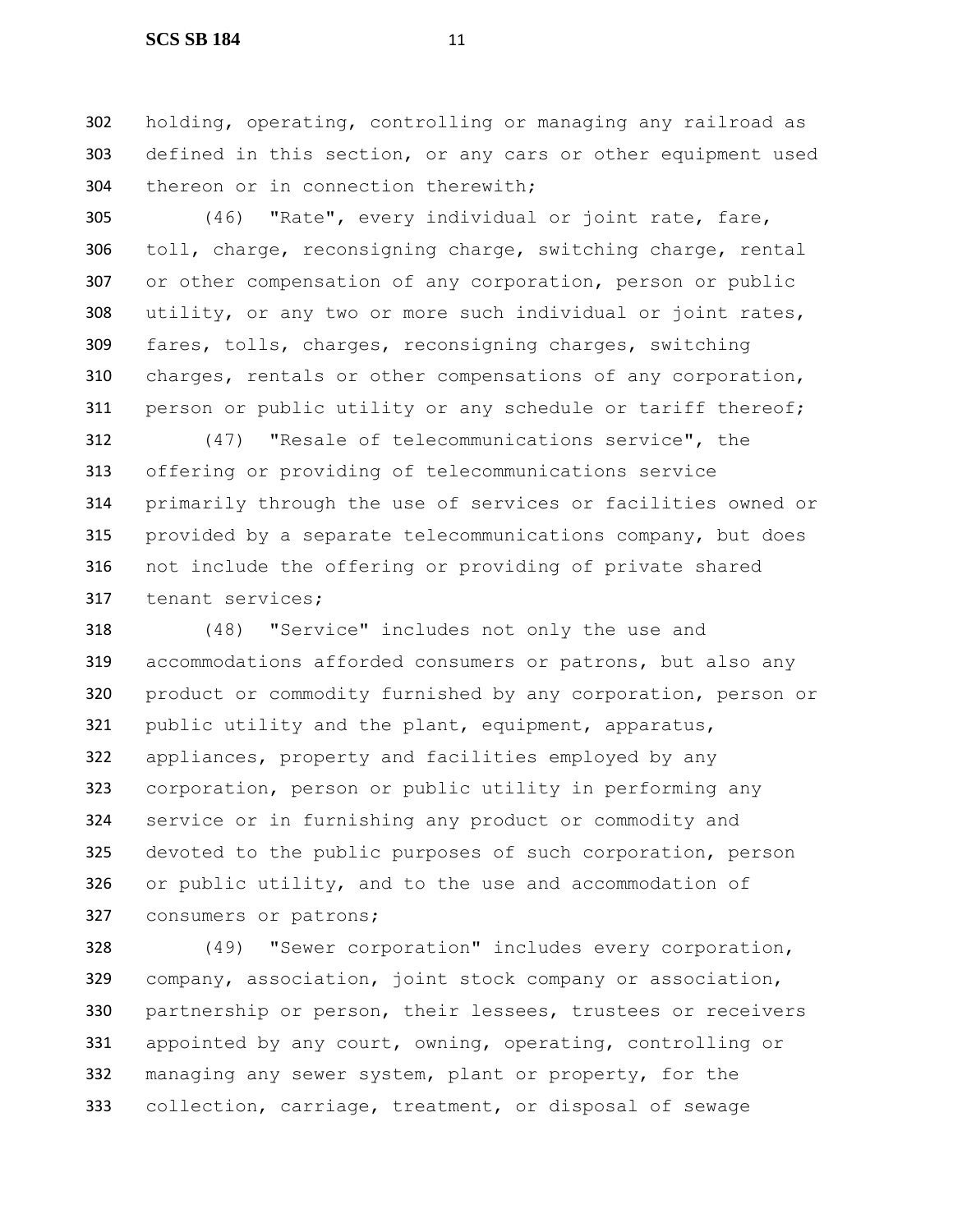anywhere within the state for gain, except that the term shall not include sewer systems with fewer than twenty-five outlets;

 (50) "Sewer system" includes all pipes, pumps, canals, lagoons, plants, structures and appliances, and all other real estate, fixtures and personal property, owned, operated, controlled or managed in connection with or to facilitate the collection, carriage, treatment and disposal of sewage for municipal, domestic or other beneficial or necessary purpose;

 (51) "Street railroad" includes every railroad by whatsoever type of power operated, and all extensions and branches thereof and supplementary facilities thereto by whatsoever type of vehicle operated, for public use in the conveyance of persons or property for compensation, mainly providing local transportation service upon the streets, highways and public places in a municipality, or in and 351 adjacent to a municipality, and including all cars, buses 352 and other rolling stock, equipment, switches, spurs, tracks, poles, wires, conduits, cables, subways, tunnels, stations, terminals and real estate of every kind used, operated or owned in connection therewith but this term shall not include light rail as defined in this section; and the term "street railroad" when used in this chapter shall also include all motor bus and trolley bus lines and routes and similar local transportation facilities, and the rolling stock and other equipment thereof and the appurtenances thereto, when operated as a part of a street railroad or trolley bus local transportation system, or in conjunction therewith or supplementary thereto, but such term shall not include a railroad constituting or used as part of a trunk line railroad system and any street railroad as defined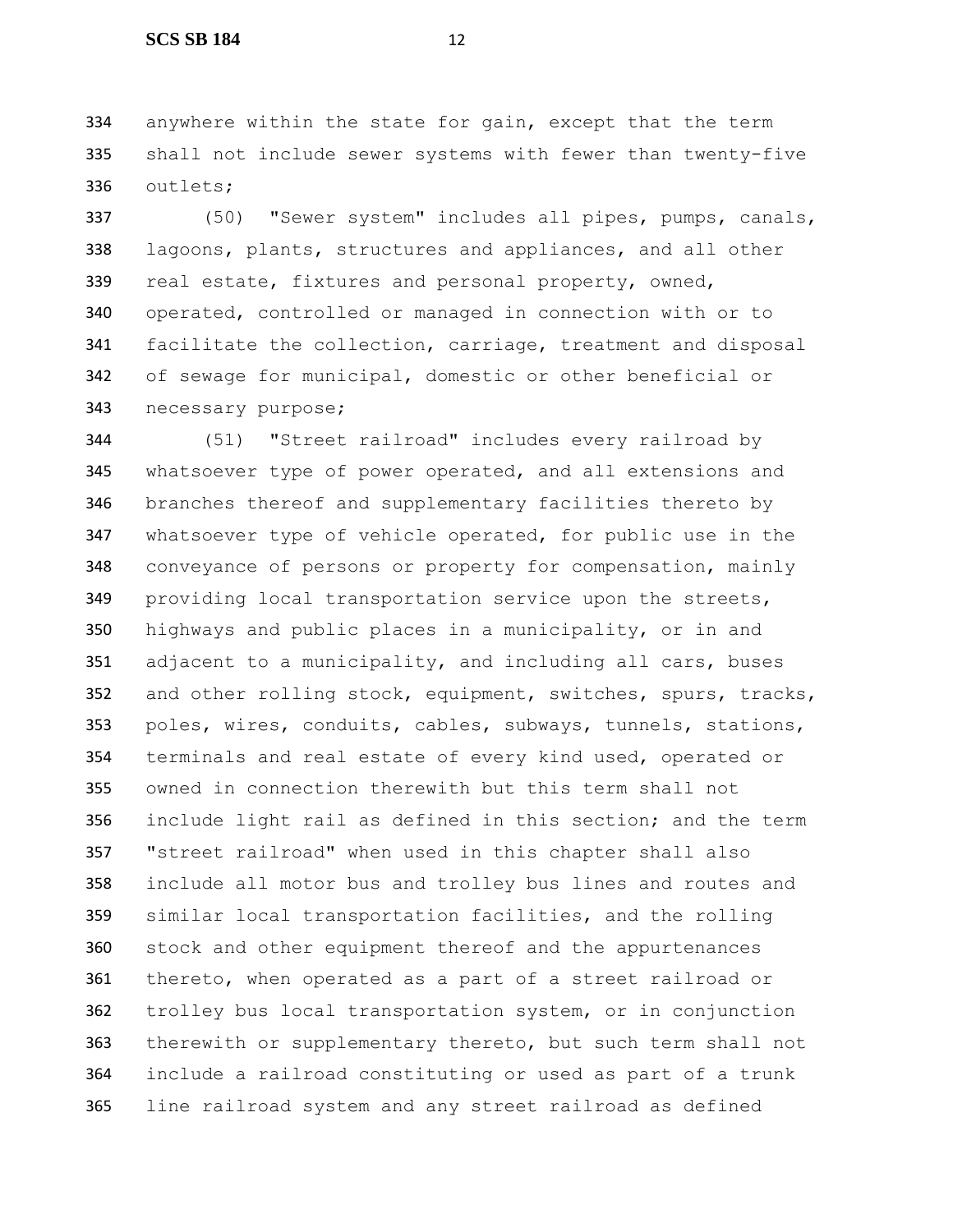above which shall be converted wholly to motor bus operation shall nevertheless continue to be included within the term street railroad as used herein;

 (52) "Telecommunications company" includes telephone corporations as that term is used in the statutes of this 371 state and every corporation, company, association, joint stock company or association, partnership and person, their lessees, trustees or receivers appointed by any court whatsoever, owning, operating, controlling or managing any facilities used to provide telecommunications service for hire, sale or resale within this state;

 (53) "Telecommunications facilities" includes lines, conduits, ducts, poles, wires, cables, crossarms, receivers, transmitters, instruments, machines, appliances and all devices, real estate, easements, apparatus, property and routes used, operated, controlled or owned by any telecommunications company to facilitate the provision of telecommunications service;

 (54) "Telecommunications service", the transmission of information by wire, radio, optical cable, electronic impulses, or other similar means. As used in this definition, "information" means knowledge or intelligence represented by any form of writing, signs, signals, pictures, sounds, or any other symbols. Telecommunications service does not include:

 (a) The rent, sale, lease, or exchange for other value received of customer premises equipment except for customer premises equipment owned by a telephone company certificated or otherwise authorized to provide telephone service prior to September 28, 1987, and provided under tariff or in inventory on January 1, 1983, which must be detariffed no later than December 31, 1987, and thereafter the provision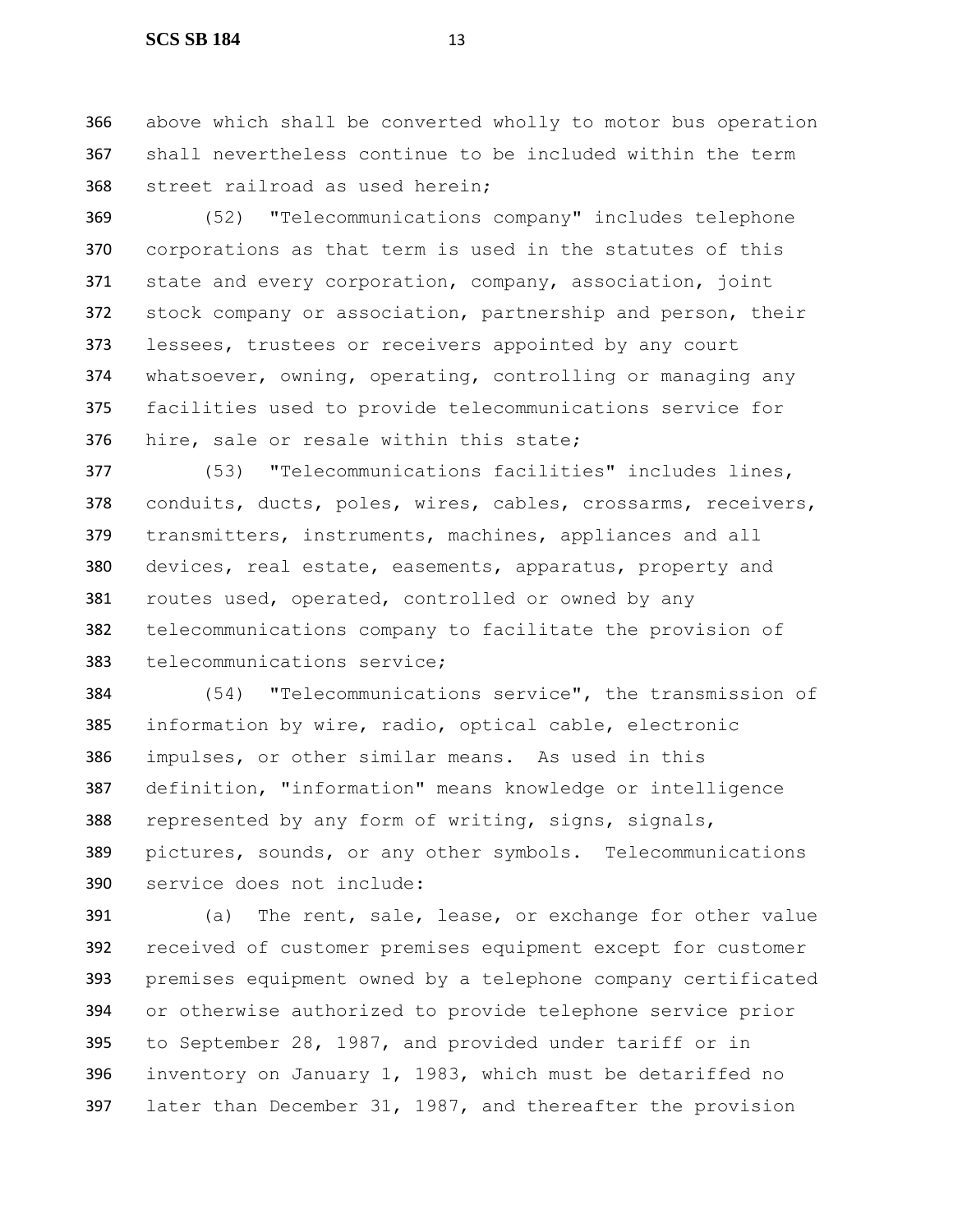of which shall not be a telecommunications service, and except for customer premises equipment owned or provided by a telecommunications company and used for answering 911 or emergency calls;

(b) Answering services and paging services;

 (c) The offering of radio communication services and facilities when such services and facilities are provided under a license granted by the Federal Communications Commission under the commercial mobile radio services rules and regulations;

 (d) Services provided by a hospital, hotel, motel, or other similar business whose principal service is the provision of temporary lodging through the owning or operating of message switching or billing equipment solely for the purpose of providing at a charge telecommunications 413 services to its temporary patients or guests;

 (e) Services provided by a private telecommunications system;

(f) Cable television service;

 (q) The installation and maintenance of inside wire within a customer's premises;

(h) Electronic publishing services;

 (i) Services provided pursuant to a broadcast radio or television license issued by the Federal Communications Commission; or

 (j) Interconnected voice over internet protocol service;

 (55) "Telephone cooperative", every corporation defined as a telecommunications company in this section, in which at least ninety percent of those persons and corporations subscribing to receive local telecommunications 429 service from the corporation own at least ninety percent of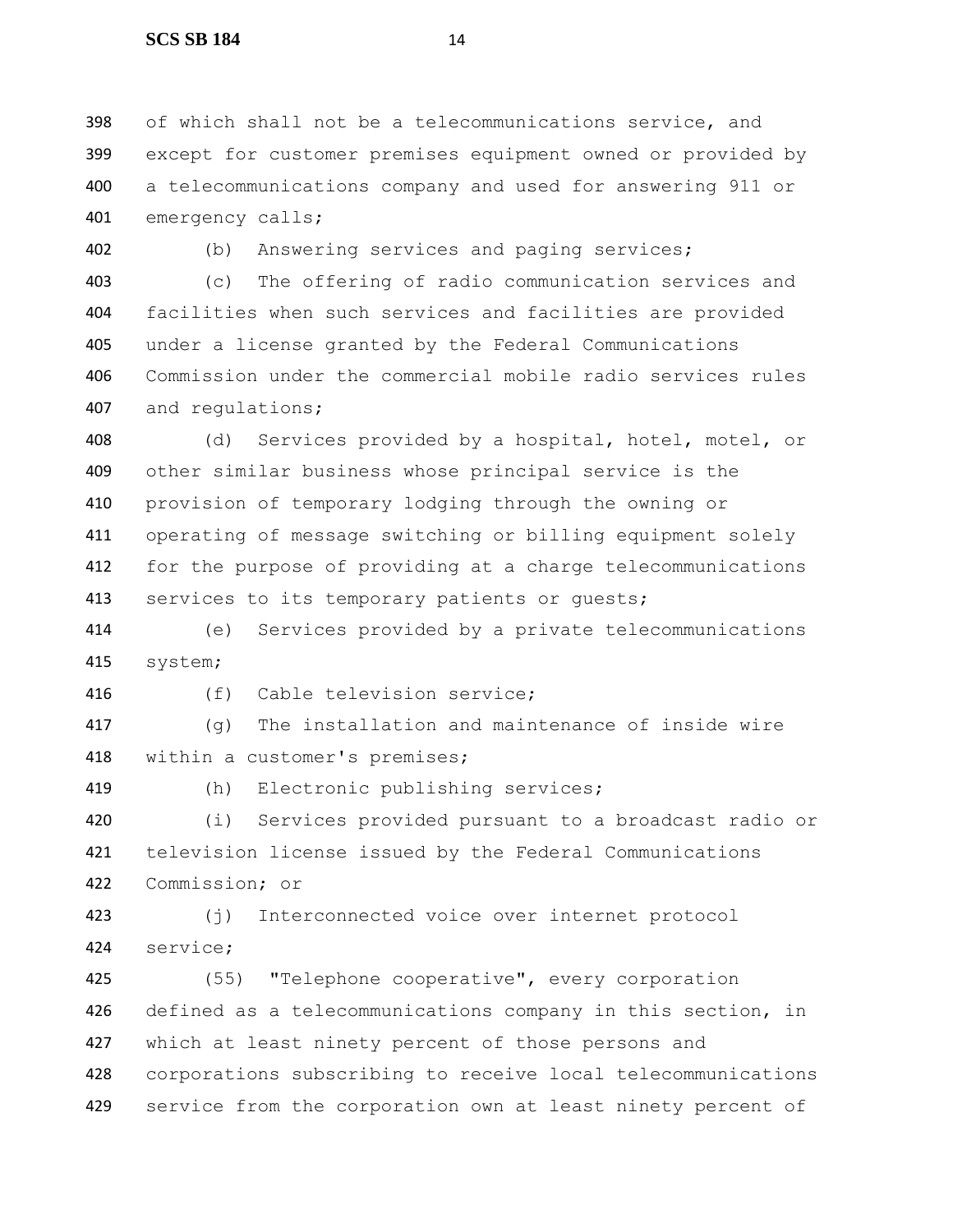#### **SCS SB 184** 15

 the corporation's outstanding and issued capital stock and in which no subscriber owns more than two shares of the corporation's outstanding and issued capital stock;

 (56) "Traffic aggregator", any person, firm, partnership or corporation which furnishes a telephone for 435 use by the public and includes, but is not limited to, telephones located in rooms, offices and similar locations in hotels, motels, hospitals, colleges, universities, airports and public or customer-owned pay telephone 439 locations, whether or not coin operated;

 (57) "Transitionally competitive telecommunications company", an interexchange telecommunications company which provides any noncompetitive or transitionally competitive telecommunications service, except for an interexchange telecommunications company which provides only noncompetitive telecommunications service;

 (58) "Transitionally competitive telecommunications service", a telecommunications service offered by a noncompetitive or transitionally competitive telecommunications company and classified as transitionally competitive by the commission pursuant to section 392.361 or 392.370;

 (59) "Water corporation" includes every corporation, company, association, joint stock company or association, partnership and person, their lessees, trustees, or 455 receivers appointed by any court whatsoever, owning, 456 operating, controlling or managing any plant or property, 457 dam or water supply, canal, or power station, distributing or selling for distribution, or selling or supplying for 459 gain any water;

 (60) "Water system" includes all reservoirs, tunnels, shafts, dams, dikes, headgates, pipes, flumes, canals,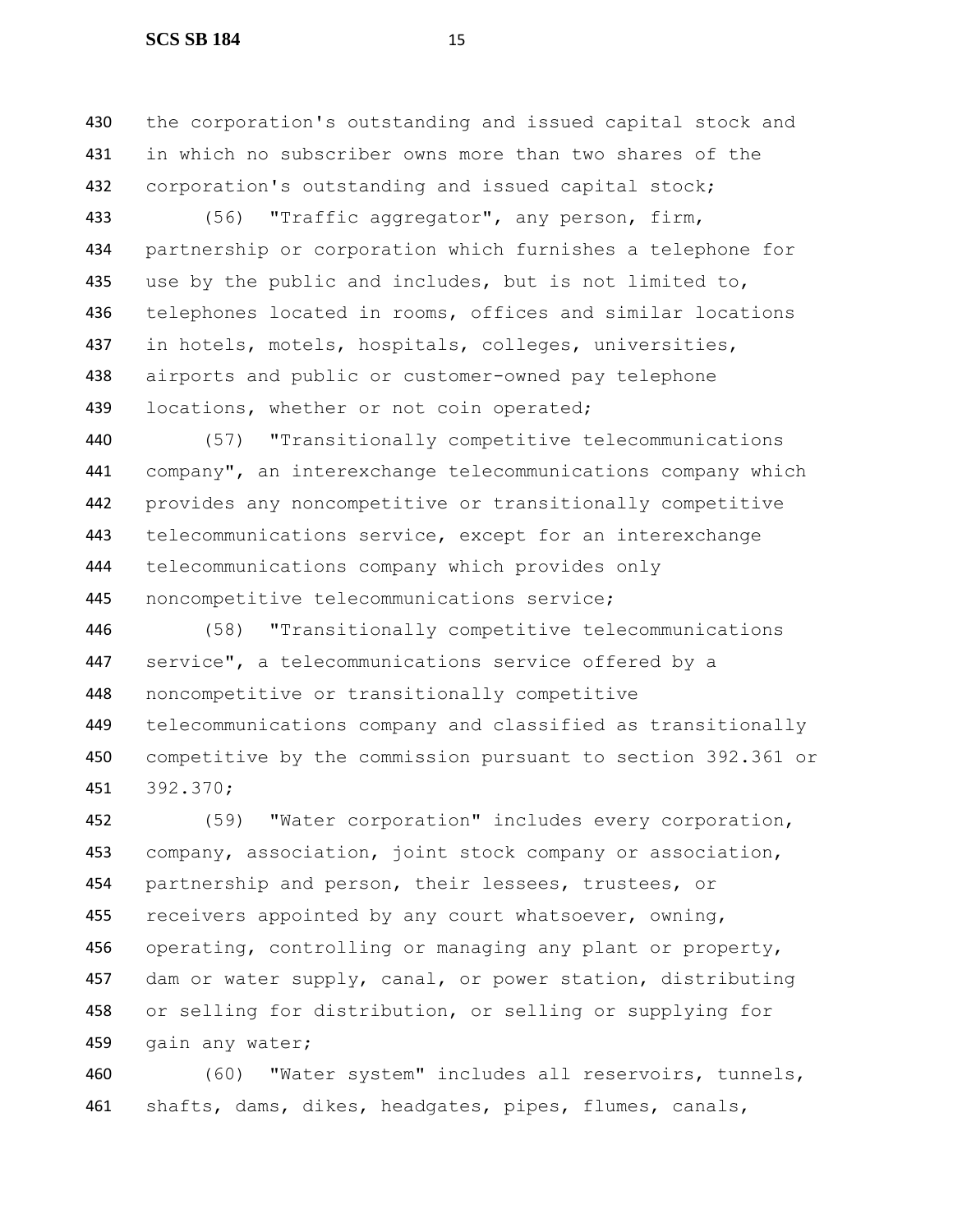structures and appliances, and all other real estate, 463 fixtures and personal property, owned, operated, controlled or managed in connection with or to facilitate the diversion, development, storage, supply, distribution, sale, furnishing or carriage of water for municipal, domestic or other beneficial use.

 **393.1420. 1. This section shall be known and may be cited as the "Electrical Corporation Broadband Authorization Act".**

 **2. As used in this section, the following terms shall mean:**

 **(1) "Broadband infrastructure", any and all component parts of an electrical corporation's infrastructure that may be used to provide broadband services, whether now existing or that may be developed in the future, and including, but not limited to, wires, copper cables, fiber optic cables, conduits, ducts, poles, antennas, transmitters, receivers, amplifiers, switches, multiplexers, routers, servers, and all appurtenances thereto so long as such component parts are associated with a three hundred forty-five kilovolt or similarly sized electric transmission line;**

 **(2) "Broadband operations", operation of all or any portion of an electrical corporation's broadband infrastructure in a manner that can be used by broadband services providers to provide broadband services;**

**(3) "Broadband services":**

 **(a) The provision of access to dark fiber within fiber optic cables, whether directly to end-use customers, or to third parties for the third party's subsequent provision of access to such dark fiber to end-use customers; or**

 **(b) The provision to third parties who are not end-use customers, for the third party's subsequent provision to end-**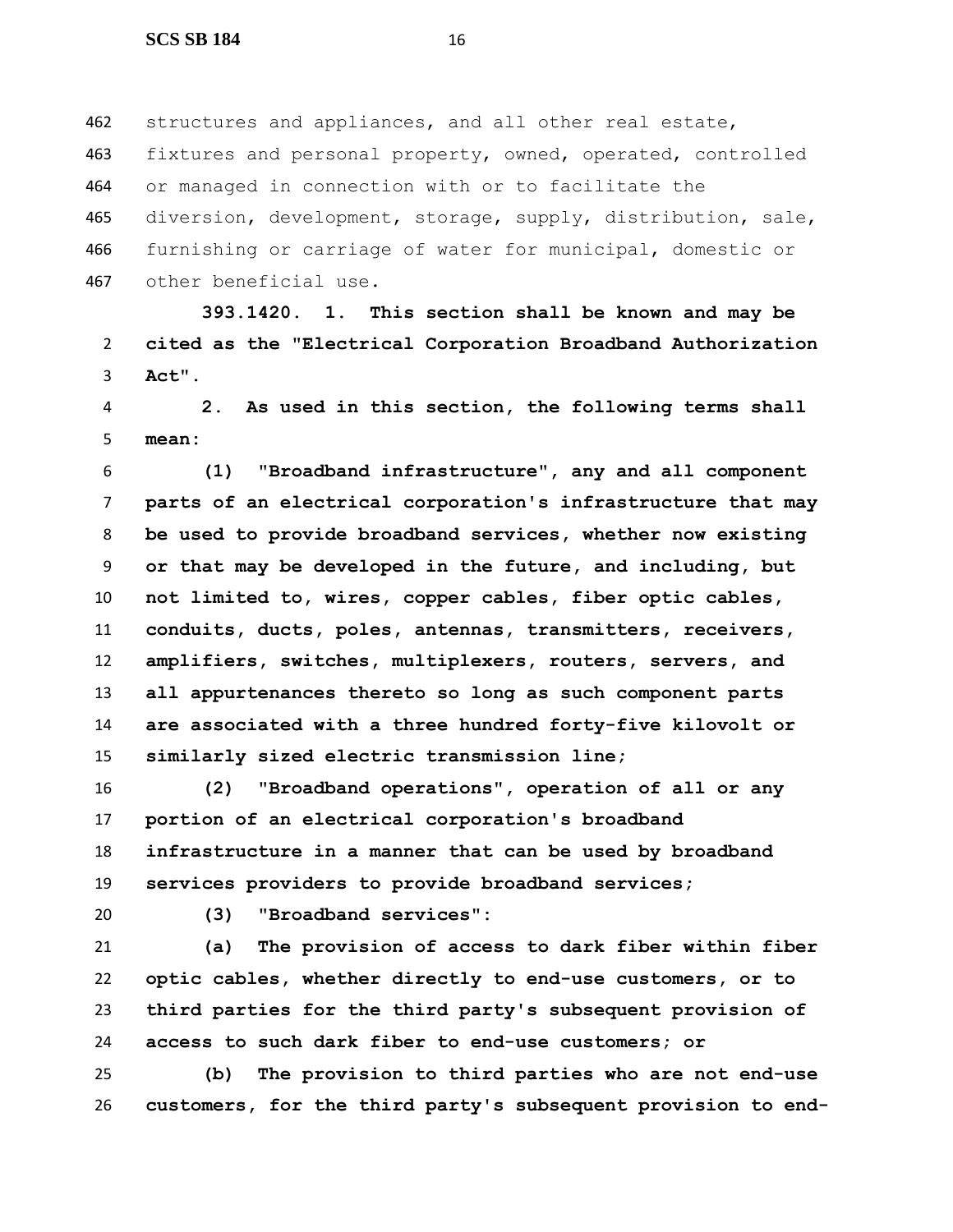**use customers, of connectivity, via lit fiber or other components of the broadband infrastructure, whether to a data or information transmission medium, or to a technology, and in either case for purposes of accessing the internet or providing other capabilities including, but not limited to, information sharing, information storage, information content, or protocol conversion;**

 **(4) "Broadband services provider", a person that is not majority-owned or otherwise controlled by an electrical corporation that uses an electrical corporation's broadband infrastructure to provide broadband services;**

**(5) "Commission", the public service commission;**

 **(6) "Electrical corporation", the same as defined in section 386.020.**

 **3. (1) To the extent not otherwise authorized by law, and in addition to all other purposes for which electrical corporations may be formed under the laws of this state and all other powers and authority currently granted to electrical corporations under the laws of this state, an electrical corporation shall be authorized to do any or all of the following:**

 **(a) Own, construct, install, maintain, repair, and replace broadband infrastructure;**

 **(b) Operate the electrical corporation's broadband infrastructure for or in connection with the electrical corporation's provision of electric service;**

 **(c) Engage in broadband operations, or permit a broadband services provider to engage in broadband operations, using the electrical corporation's broadband infrastructure;**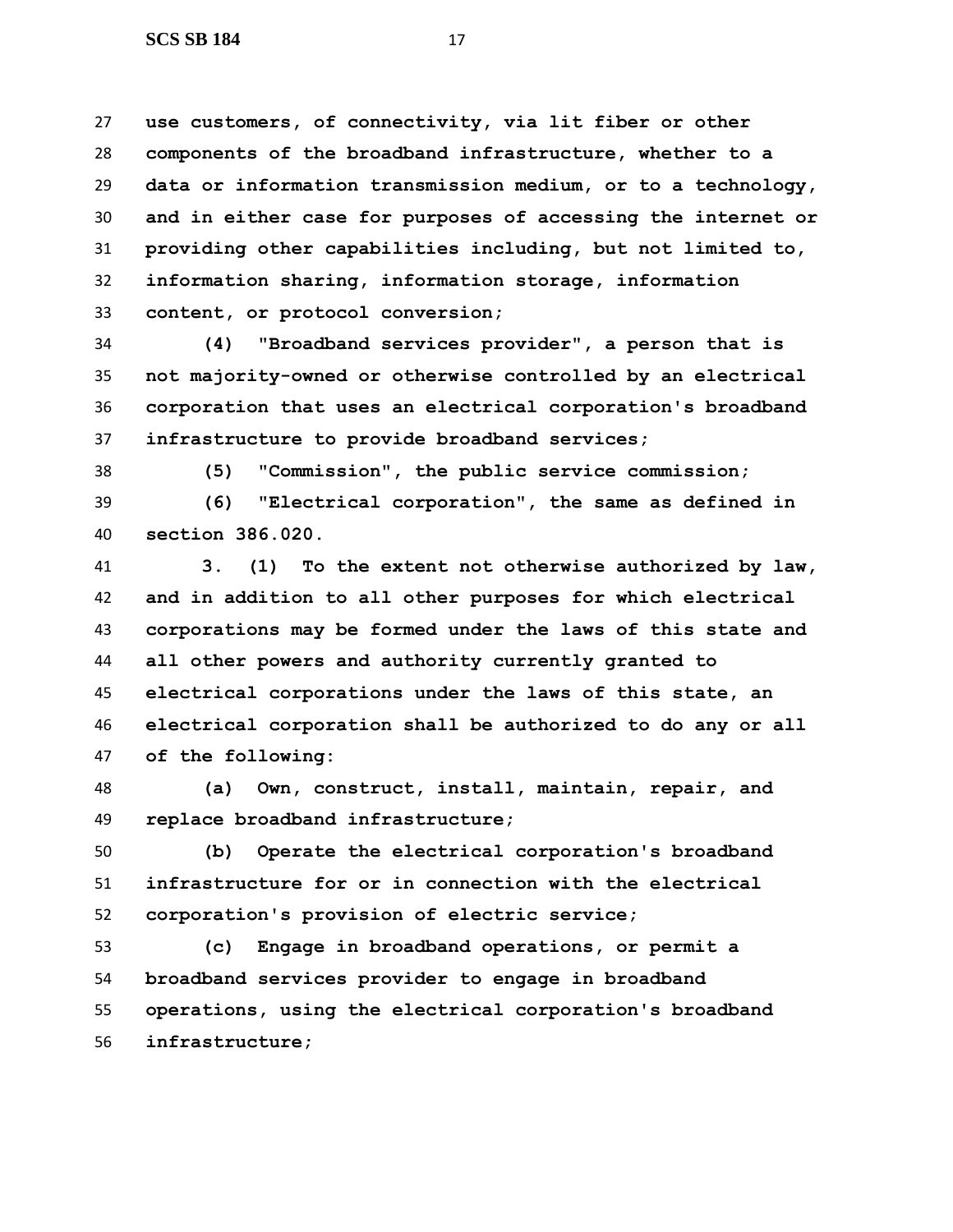**(d) Permit a broadband services provider to provide broadband services, using the electrical corporation's broadband infrastructure; and**

 **(e) Enter into contracts, leases, licenses, or other agreements, concerning broadband operations or broadband services, with broadband services providers, or third parties, on any terms and conditions, including rates and charges, as the electrical corporation in its sole discretion shall determine and, notwithstanding the provisions of section 393.190 or any other law to the contrary, without securing any authorization, permission, or approval from the commission. Rates and charges shall be standardized for all broadband services providers.**

 **(2) An electrical corporation shall not require any of its electric service customers to purchase broadband services provided via the electrical corporation's broadband infrastructure as a condition of receiving or continuing to receive electric service from the electrical corporation.**

 **(3) An electrical corporation shall not disconnect any customer from receiving electric service due to the customer's failure to pay for broadband services provided via the electrical corporation's broadband infrastructure.**

 **(4) An electrical corporation shall not provide broadband services to end-use customers.**

 **4. (1) As used in this subsection, "broadband operations revenue" shall mean revenue received by an electrical corporation for the provision of broadband operations.**

 **(2) When determining the revenue requirement used to set the electrical corporation's base rates in the electrical corporation's general rate proceedings, the following shall be included:**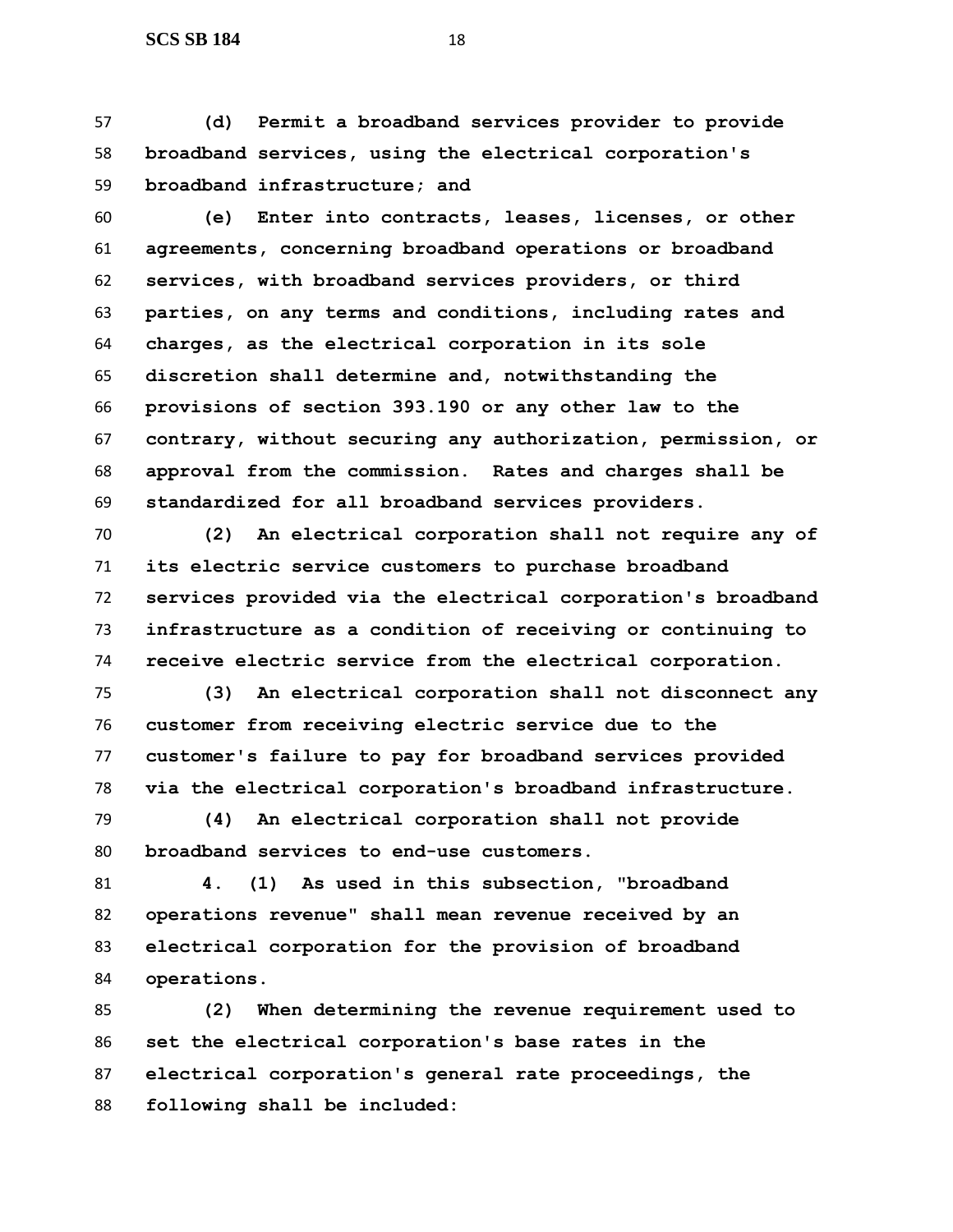**(a) The electrical corporation's test year broadband operations revenues, as updated, trued-up, or normalized, if applicable;**

 **(b) The electrical corporation's prudently-incurred test year operations and maintenance expenditures associated with generating the revenues in paragraph (a) of this subdivision; and**

 **(c) The electrical corporation's prudently-incurred investment in broadband infrastructure as of the date the electrical corporation's other rate base additions are accounted for.**

 **(3) Any ordinance adopted under section 71.520 or section 229.100 shall also grant the electrical corporation the right to construct, install, maintain, repair, and replace broadband infrastructure; the right to engage in broadband operations via the electrical corporation's broadband infrastructure; and the right to provide broadband services via the electrical corporation's broadband infrastructure, through a broadband services provider, on and subject to the terms and conditions of such ordinance.**

 **5. Notwithstanding any provision of chapters 386 or 393 to the contrary, and consistent with the authority and discretion granted to electrical corporations in paragraph (e) of subdivision (1) of subsection 3 of this section, the commission shall not have jurisdiction over the terms, conditions, charges, contracts, leases, licenses, or other agreements of an electrical corporation for the electrical corporation's operations or provision of broadband services through a broadband services provider.**

523.010. 1. In case land, or other property, is sought to be appropriated by any road, railroad, street railway, telephone, telegraph or any electrical corporation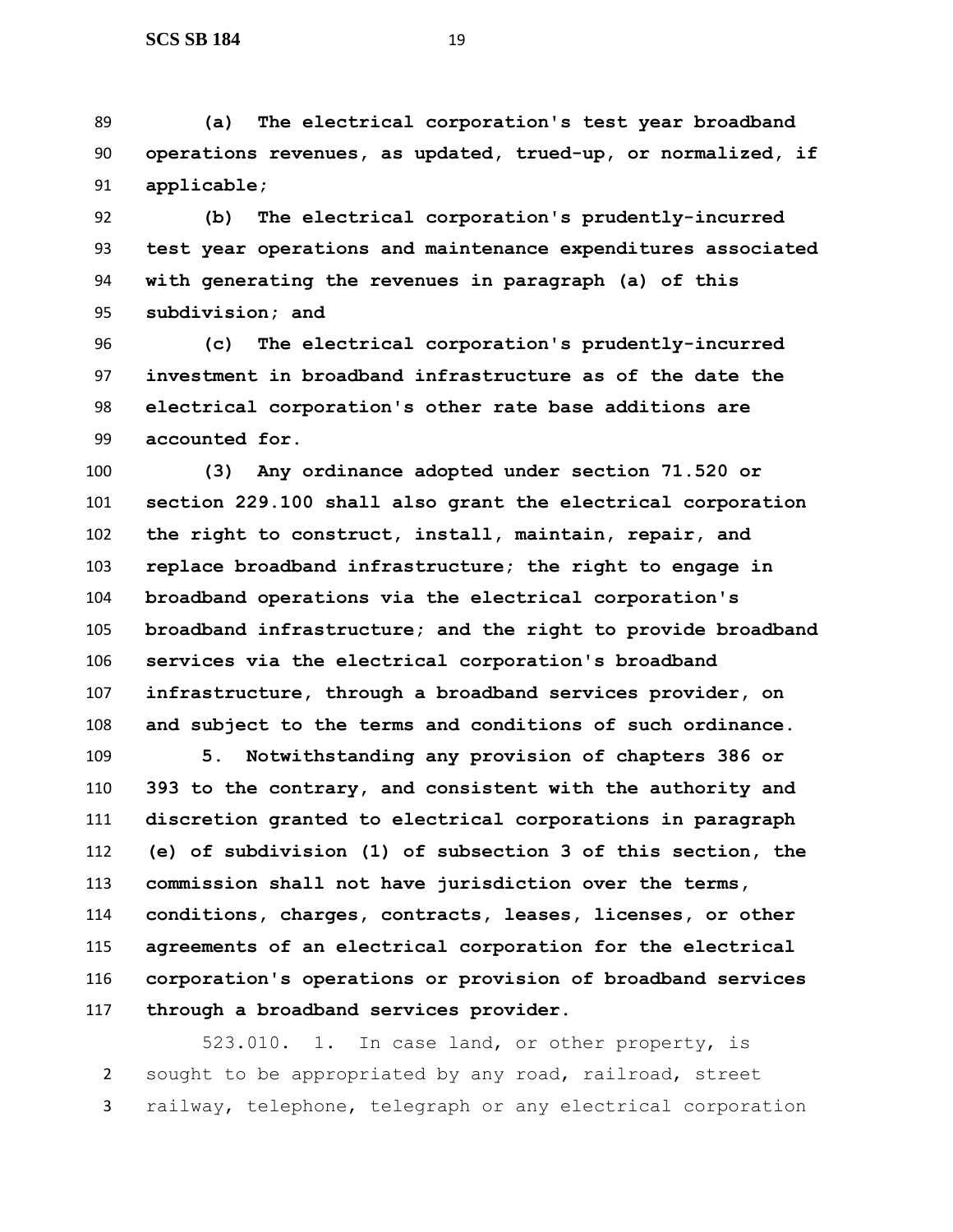**SCS SB 184** 20

 organized for the manufacture**, distribution,** or transmission of electric current for light, heat**, [**or**]** power, **or the provision of broadband services,** including the construction, when that is the case, of necessary dams and appurtenant canals, flumes, tunnels and tailraces and including the erection, when that is the case, of necessary electric steam powerhouses, hydroelectric powerhouses**,** and electric substations or any oil, pipeline or gas corporation engaged in the business of transporting or carrying oil, liquid fertilizer solutions, or gas by means of pipes or pipelines laid underneath the surface of the ground, or other corporation created under the laws of this state for public use, and such corporation and the owners cannot agree upon the proper compensation to be paid, or in the case the owner is incapable of contracting, be unknown, or be a nonresident of the state, such corporation may apply to the circuit court of the county of this state where such land or any part thereof lies by petition setting forth the general directions in which it is desired to construct its road, railroad, street railway, telephone, or telegraph line or electric line, including, when that is the case, the construction and maintenance of necessary dams and appurtenant canals, tunnels, flumes and tailraces and, when that is the case, the appropriation of land submerged by the construction of such dam, and including the erection and maintenance, when that is the case, of necessary electric steam powerhouses, hydroelectric powerhouses and electric substations, **the construction of broadband infrastructure,** or oil, pipeline, liquid fertilizer solution pipeline, or gas line over or underneath the surface of such lands, a description of the real estate, or other property, which the company seeks to acquire; the names of the owners thereof,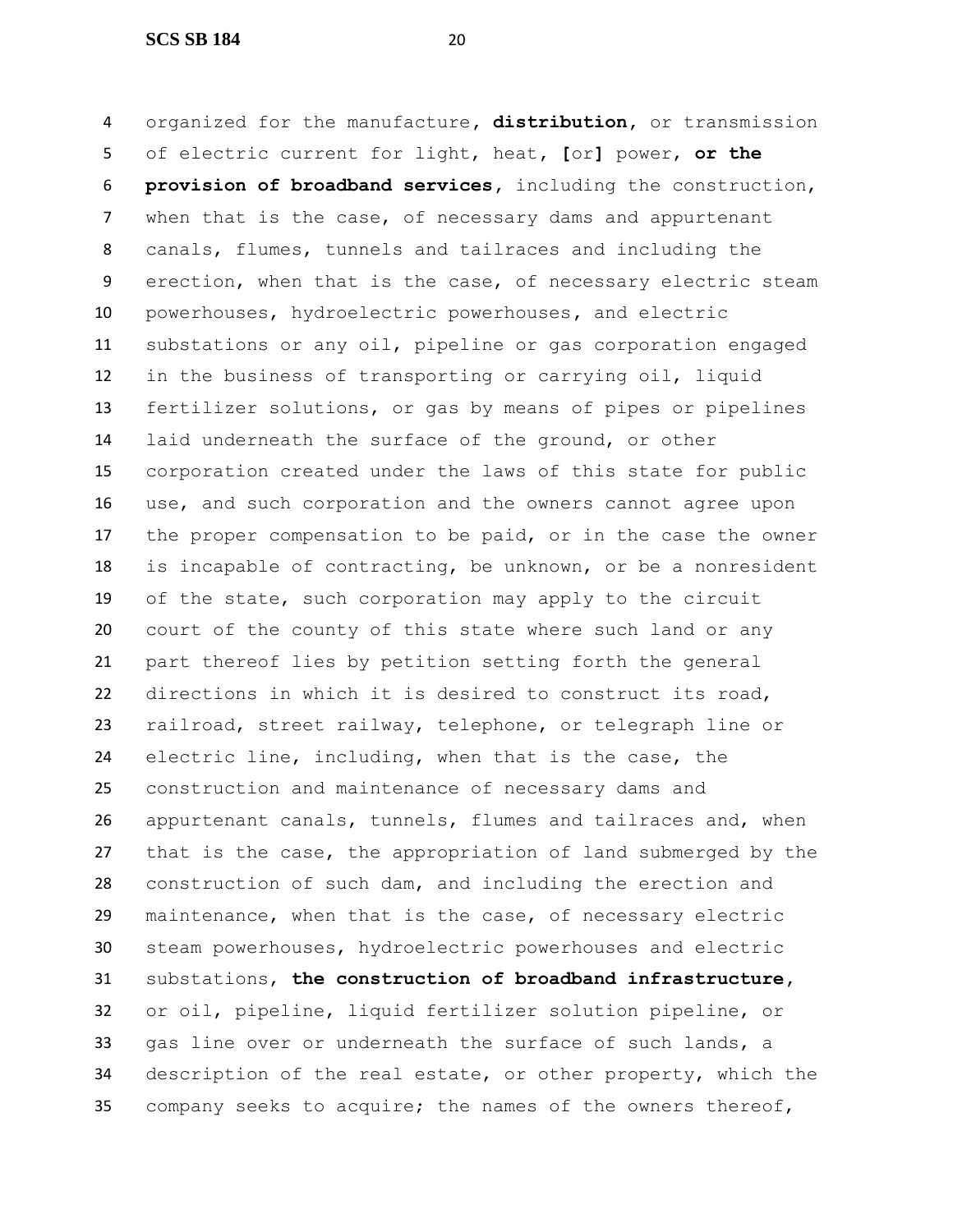**SCS SB 184** 21

 if known; or if unknown, a pertinent description of the property whose owners are unknown and praying the appointment of three disinterested residents of the county, as commissioners, or a jury, to assess the damages which such owners may severally sustain in consequence of the establishment, erection and maintenance of such road, railroad, street railway, telephone, telegraph line, **[**or**]** electrical line**, or broadband infrastructure** including damages from the construction and maintenance of necessary dams and the condemnation of land submerged thereby, and the construction and maintenance of appurtenant canals, flumes, tunnels and tailraces and the erection and maintenance of necessary electric steam powerhouses, hydroelectric powerhouses and electric substations, or oil, pipeline, or gas line over or underneath the surface of such lands; to which petition the owners of any or all as the plaintiff may elect of such parcels as lie within the county or circuit may be made parties defendant by names if the names are known, and by the description of the unknown owners of the land therein described if their names are unknown.

 2. If the proceedings seek to affect the lands of persons under conservatorship, the conservators must be made parties defendant. If the present owner of any land to be affected has less estate than a fee, the person having the next vested estate in remainder may at the option of the petitioners be made party defendant; but if such remaindermen are not made parties, their interest shall not be bound by the proceedings.

 3. It shall not be necessary to make any persons party defendants in respect to their ownership unless they are either in actual possession of the premises to be affected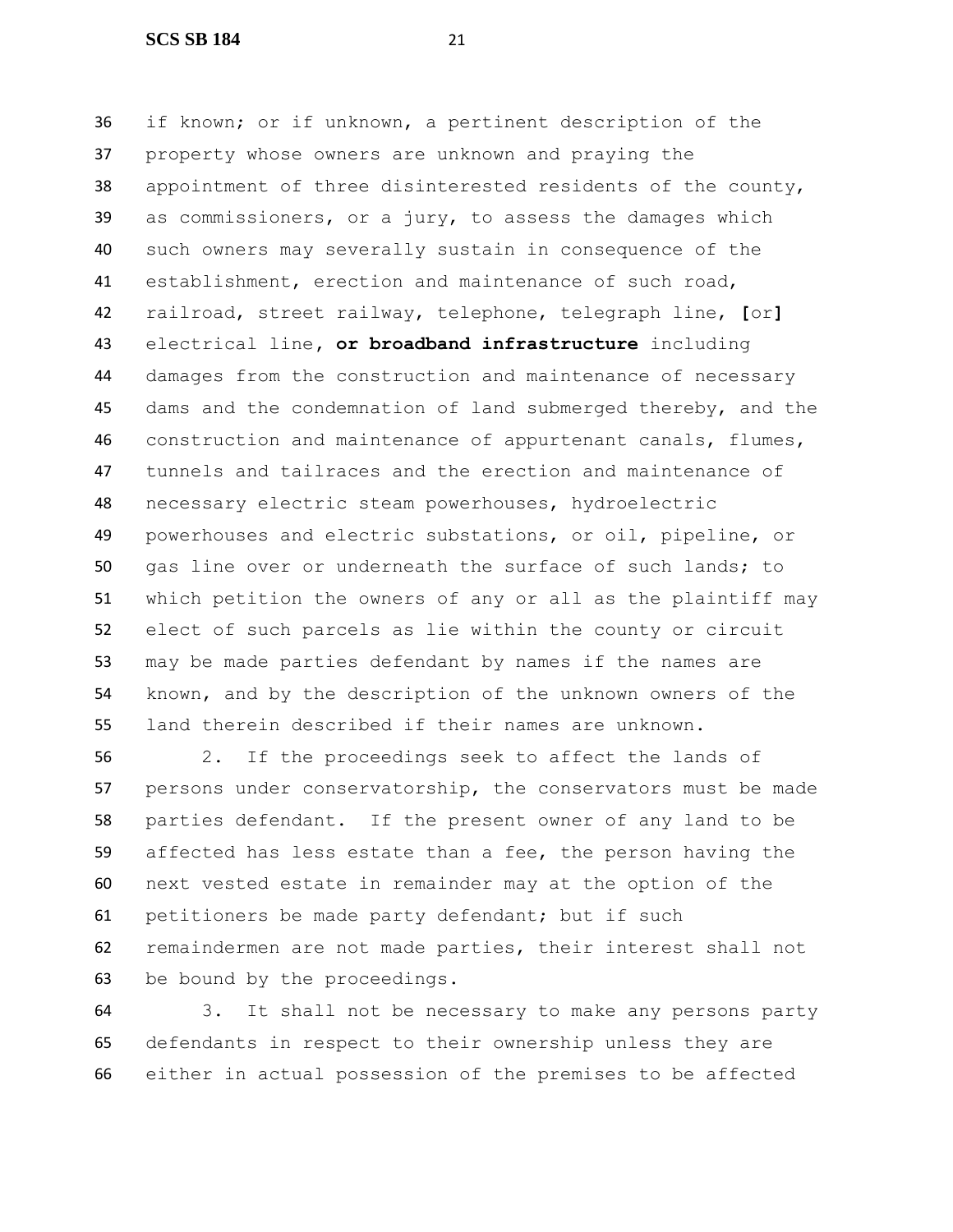claiming title or having a title of the premises appearing of record upon the proper records of the county.

 4. Except as provided in subsection 5 of this section, nothing in this chapter shall be construed to give a public utility, as defined in section 386.020, or a rural electric cooperative, as provided in chapter 394, the power to condemn property which is currently used by another provider of public utility service, including a municipality or a special purpose district, when such property is used or useful in providing utility services, if the public utility or cooperative seeking to condemn such property, directly or indirectly, will use or proposes to use the property for the same purpose, or a purpose substantially similar to the purpose for which the property is being used by the provider of the public utility service.

 5. A public utility or a rural electric cooperative 83 may only condemn the property of another provider of public utility service, even if the property is used or useful in providing utility services by such provider, if the condemnation is necessary for the public purpose of acquiring a nonexclusive easement or right-of-way across the property of such provider and only if the acquisition will not materially impair or interfere with the current use of such property by the utility or cooperative and will not prevent or materially impair such provider of public utility service from any future expansion of its facilities on such property.

 6. If a public utility or rural electric cooperative seeks to condemn the property of another provider of public utility service, and the conditions in subsection 4 of this section do not apply, this section does not limit the